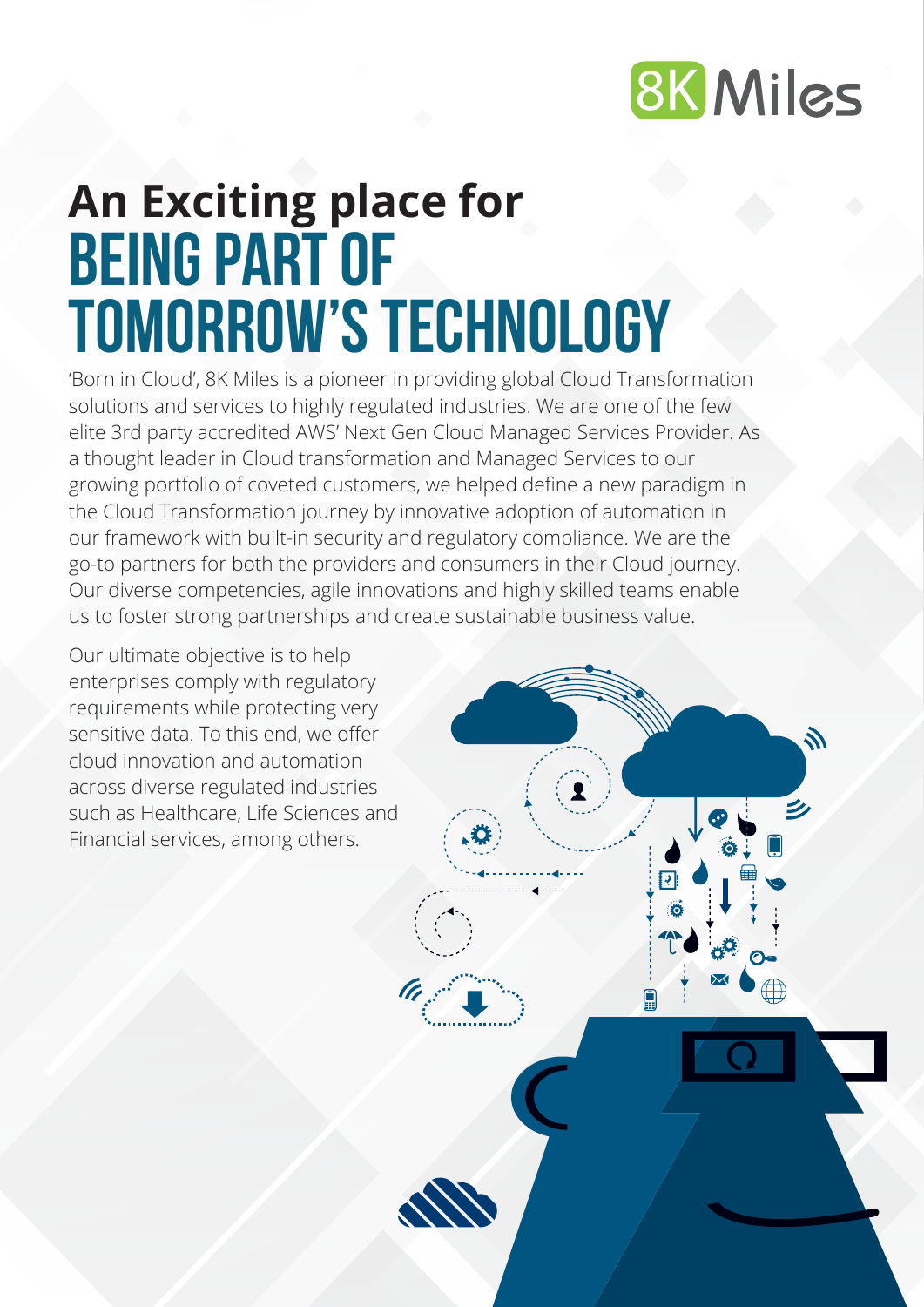## **8K Miles is an exciting place for being part of tomorrow's technology!**

Being an early partner of AWS, we are hand-holding AWS' enterprise customers on their cloud journey since their inception. Our continuous effort to learn and practice AWS enables us to deliver best-in-class AWS Managed services while putting us among the elite group of vendors that enterprise know and can engage with when consuming AWS services.

Our strategical approach, focussed on building our technology and domain expertise, enabled us to achieve the status of a 'partner of choice' for all our customers. This makes us the best place for being part of tomorrow's technology!



#### **Expertise in AWS:**

Our deep expertise in AWS is due to our early involvement with them when we helped them as a development partner and subsequently their customers in their cloud journey. With a strong blend of technology, innovation, domain knowledge and understanding of complex regulatory requirements, we have now achieved Premier Consulting Partner status.

Our key milestones for accomplishing success with AWS service deployments include our thought leadership, continuous commitment and proven abilities, together with the criteria of becoming multi-certified in capabilities as well as a certified 'Next Generation' Managed Service Partner. As an AWS expertise, we help our customers in embracing and leveraging the cloud services for best results.

## **Expertise in regulated industries domain**

We offer specialized cloud transformation services for regulated industries such as pharmaceutical and biotechnology platforms that help them in research and trials, and healthcare Electronic Medical Record (EMR) implementation and manage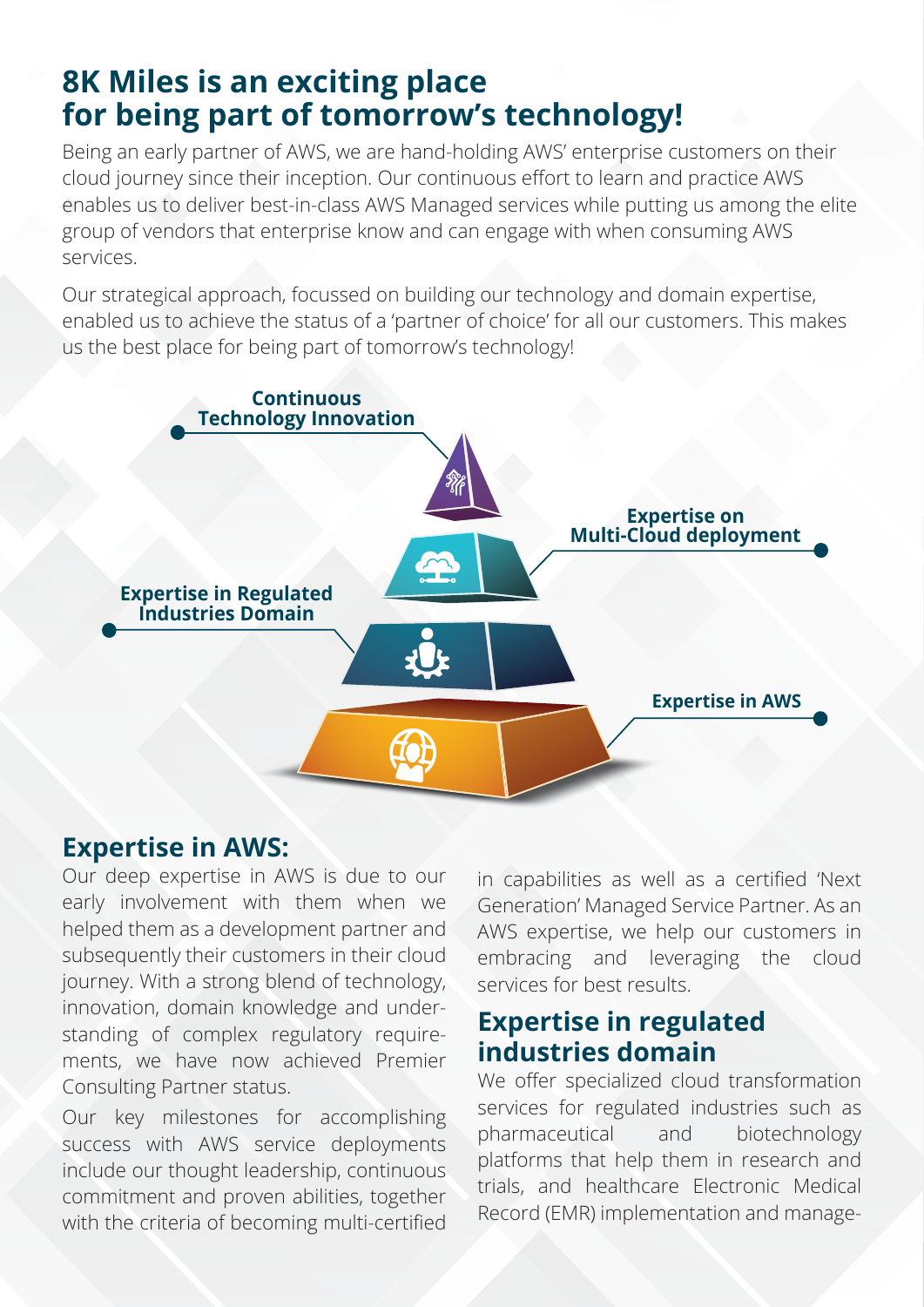ment. We help our clients adhere to the requirements of the US' Health Insurance Portability and Accountability Act (HIPAA), 'good practice' quality guidelines and regulations (GxP), Payment Card Industry (PCI) and Sarbanes-Oxley Act (SOX) and Gramm-Leach-Bliley Act (GLB). Our frameworks and services not only lower the risk of non-compliance, but also save costs and time-to-market for our clients.

#### **Expertise on multi – cloud deployment:**

We are a typical multi–cloud service provider with a strong focus towards the deployment of tomorrow's technology by today. We have a high level of proficiency in delivering comprehensive cloud solutions, be it public/private or a hybrid/multi cloud. Since we are a strategic partner of industry leading cloud service providers like AWS, Azure and Google, we help enterprises in adopting and deploying multi-cloud strategies in a single heterogenous architecture seamlessly.

Our platform-centric approach makes us to provide efficient multi-cloud vendor agnostic solutions to multifaceted infrastructure.

## **Continuous technology innovation:**

As an organization with the deep-rooted cloud expertise, we are already shaping tomorrow's technology. We constantly stay ahead by continuous innovation exceeding the level of expectations of our fortune 500 clients. Our teams empower clients to remain future-ready in the realms of Big Data, Identity Access Management (IAM), Machine Learning (ML), Artificial Intelligence (AI), Internet of Things (IoT), and Blockchain.

Our knowledge management strategies and continuous innovation help us to stay ahead of our competition.

The following are some of the technological practices that we are proficient with:

## Big data:

Our big data analytics services help clients in unlocking the real value of data sets that are more complex or difficult to handle. We modify our customers' thought process and approach towards data, thereby allowing them to overcome the possible big data challenges including the capturing of information, analysis, storage and sharing. We have been engaged in around more than 30 big data analytics programs successfully in a variety of public cloud environments.

## IAM:

Our IAM services help clients to come out of various security threats in an IT enterprise by properly managing the resource identities. The primary IAM services what we offer include Identity assessments, IDM, Identity governance, MFA and IAM managed services.

**MFA:** Our Multi-factor Authentication Solution provide an extended layer of security to an organization's user identities. Here, we use to set up multiple (more than two) form factors for ensuring authentication for every single sign in happening inside the system.

## ML and AI:

Our Artificial Intelligence and Machine Learning experts harness the innovative cloud technologies and new age algorithms to derive insights from complex big data. With the help of our AI and ML solutions, organizations can reap the benefits of managing resources and predicting cloud consumption effectively. Thus, our ML and AI services have a high impact in the DevOps space constituting the IT infrastructure and management categories.